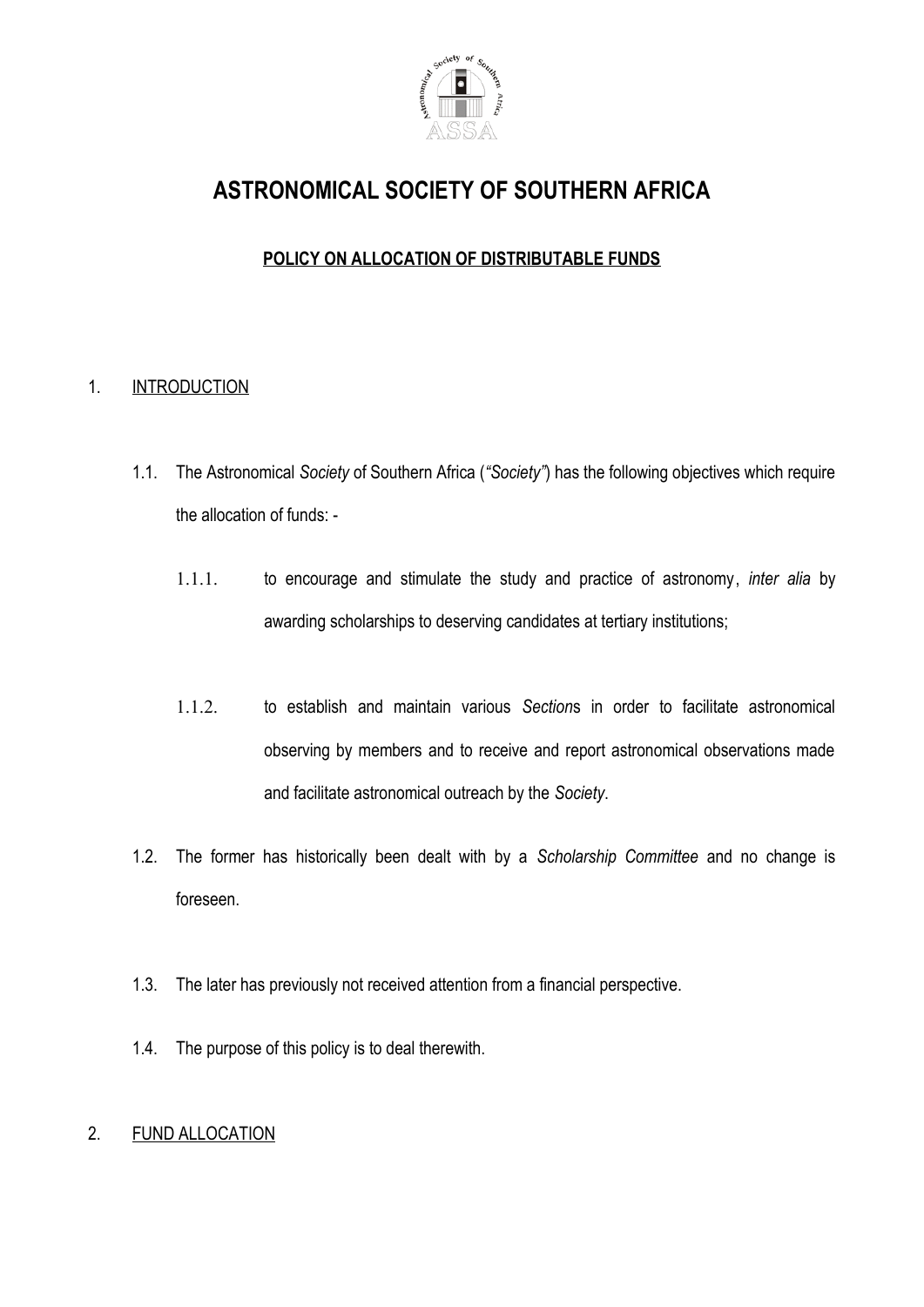

- 2.1. It is foreseen that the *Society* allocate funds solely from nett income received in the preceding financial year as well as amounts carried over as per this policy.
- 2.2. Such allocation will further be done on the following basis of firstly allocating available funds for a specific year to the approved scholarships and thereafter allocating funds to other endeavours with the provision that no more than sixty percent (60%) of the available funds will be allocated to scholarships.
- 2.3. The remaining funds will be allocated on the basis of seventy-five percent (75%) at the commencement of the year and twenty-five percent (25%) as a reserve for allocation during the course of the year.

An example based on current projects follows: -

| Nett Income & Carried over Funds           | R 38 500.00 |
|--------------------------------------------|-------------|
| Minus: Maximum allocation to scholarships  | R 23 100.00 |
| Distributable income annual income         | R 15 400.00 |
| Minus: 25% provision for remainder of year | R 3850.00   |
| Distributable at the beginning of the year | R 11 550.00 |

- 2.4. The *Treasurer* shall at the *Annual General Meeting* of the *Society* for every calendar year disclose the amounts as provided for in clauses 2.2 and 2.3 *supra*.
- 2.5. As a general rule applications should not contain requests which exceed twenty-five percent (25%) of the amount referred to in clause 2.2 as the *Society* will seek to contribute to approximately four (4) projects per *annum*.

#### Page 2 of 7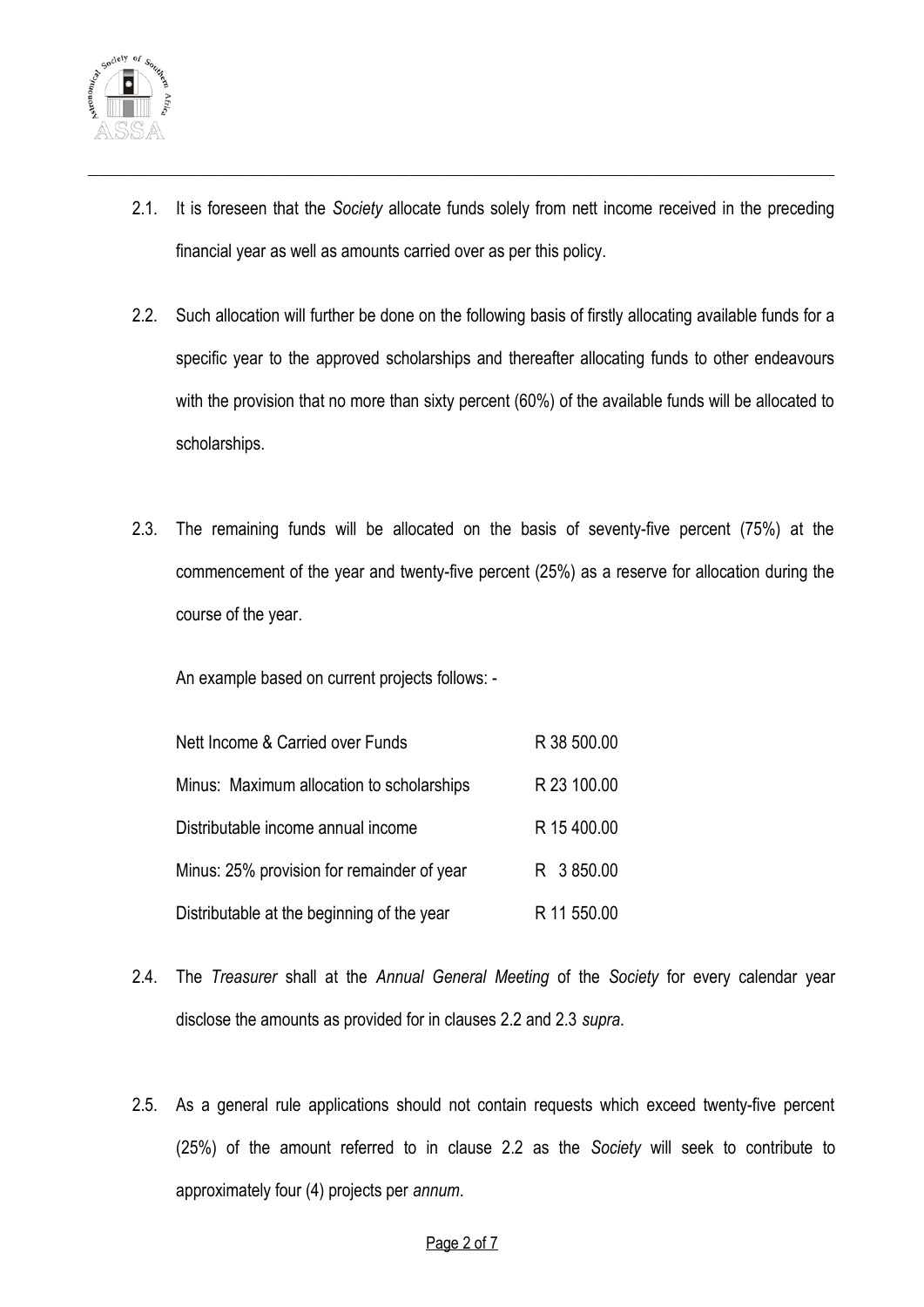

# 3. CRITERIA OF ALLOCATION OF NON-SCHOLARSHIP RELATED FUNDS

- 3.1. Constitutionally the *Society* is required to through its *Section*s facilitate astronomical outreach by the *Society*.
- 3.2. The aforesaid thus constitute the objective for allocation and can be more specifically defined under the following points: -
	- 3.2.1. the requirement vests in the *Section*s and as such the request must come from the head of the same and not an individual directly;
	- 3.2.2. the allocation must actively further the interest in astronomy of persons or groups not currently actively involved in formal structures such as academic research or astronomy groups.

# 4. CRITERIA FOR REQUEST

- 4.1. Requests for beginning of year allocations must be received by 31 January of each year.
- 4.2. Other requests are to be made as soon as the need for the request becomes apparent.
- 4.3. Requests must be in writing forwarded by the *Section* to a member of the *Council* of the *Society*.
- 4.4. The written request must meet the objective and *inter alia* disclose: -

#### Page 3 of 7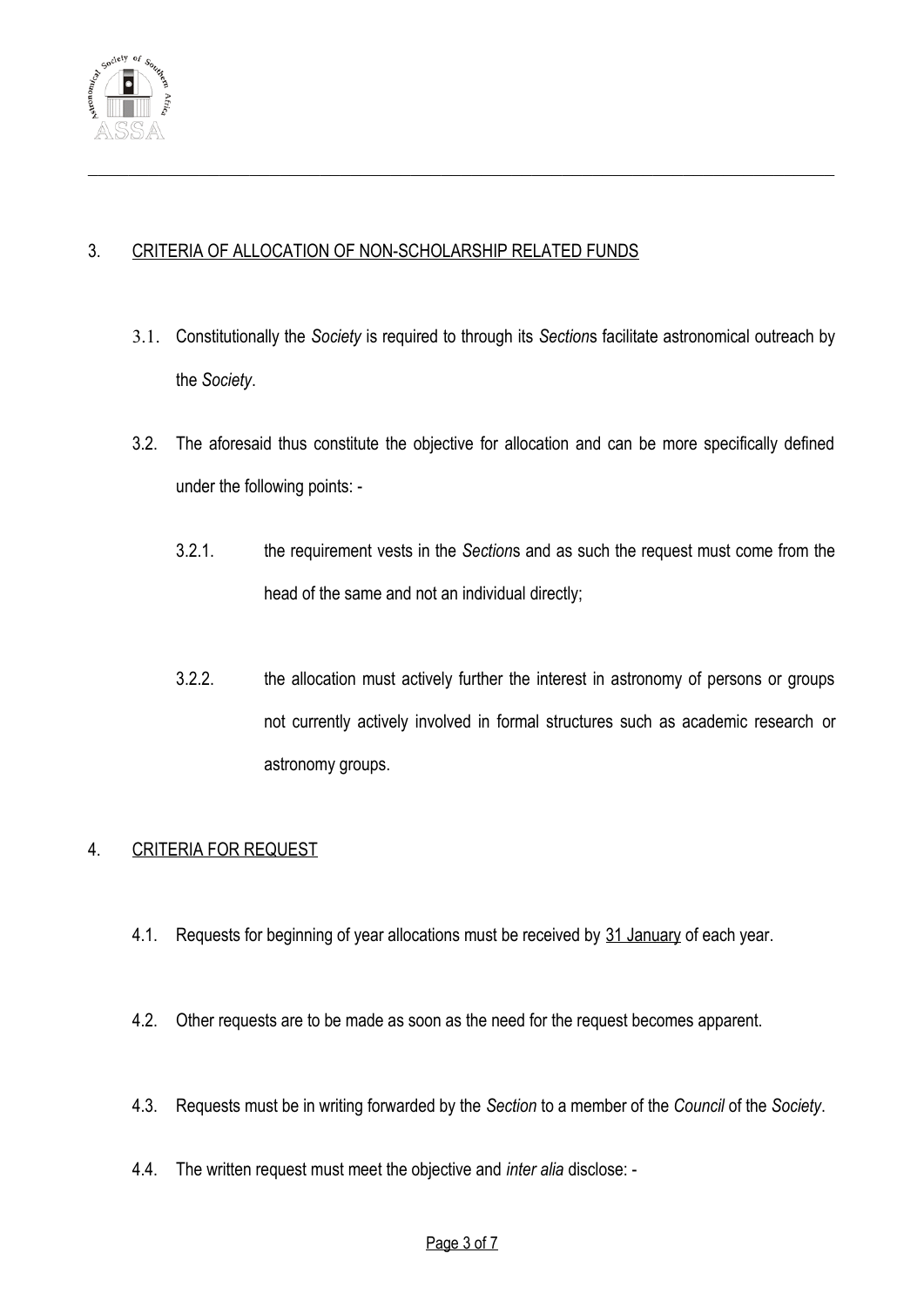

- 4.4.1. a motivation why the objectives will be met as well as an explanation as to how it will be done;
- 4.4.2. reasons why the funding could not be secured from alternative sources (if any);
- 4.4.3. full financial motivation for the amount sought;
- 4.4.4. a plan of any marketing steps which will be taken to bring those benefitting from the funds received into the formal structures of the *Society*.
- 4.5. The *Council* may from time-to-time approve a standard application document, which will be denoted as Annexure "A" to this policy and is to be used in the application process.

### 5. FEEDBACK AND PAYMENTS

- 5.1. Feedback on all requests will be done in writing within fourteen (14) days after receipt, provided that 31 January is regarded as the date of receipt in relation to beginning of year requests.
- 5.2. As the allocation is in the discretion of the *Council*, the *Society* will not enter into further correspondence where a request has been declined.
- 5.3. All allocations are made subject to proper accounting for funds received (including the provision of source documents) and any funds not used are to be refunded to the *Society*.
- 6. RESIDUAL FUNDS

#### Page 4 of 7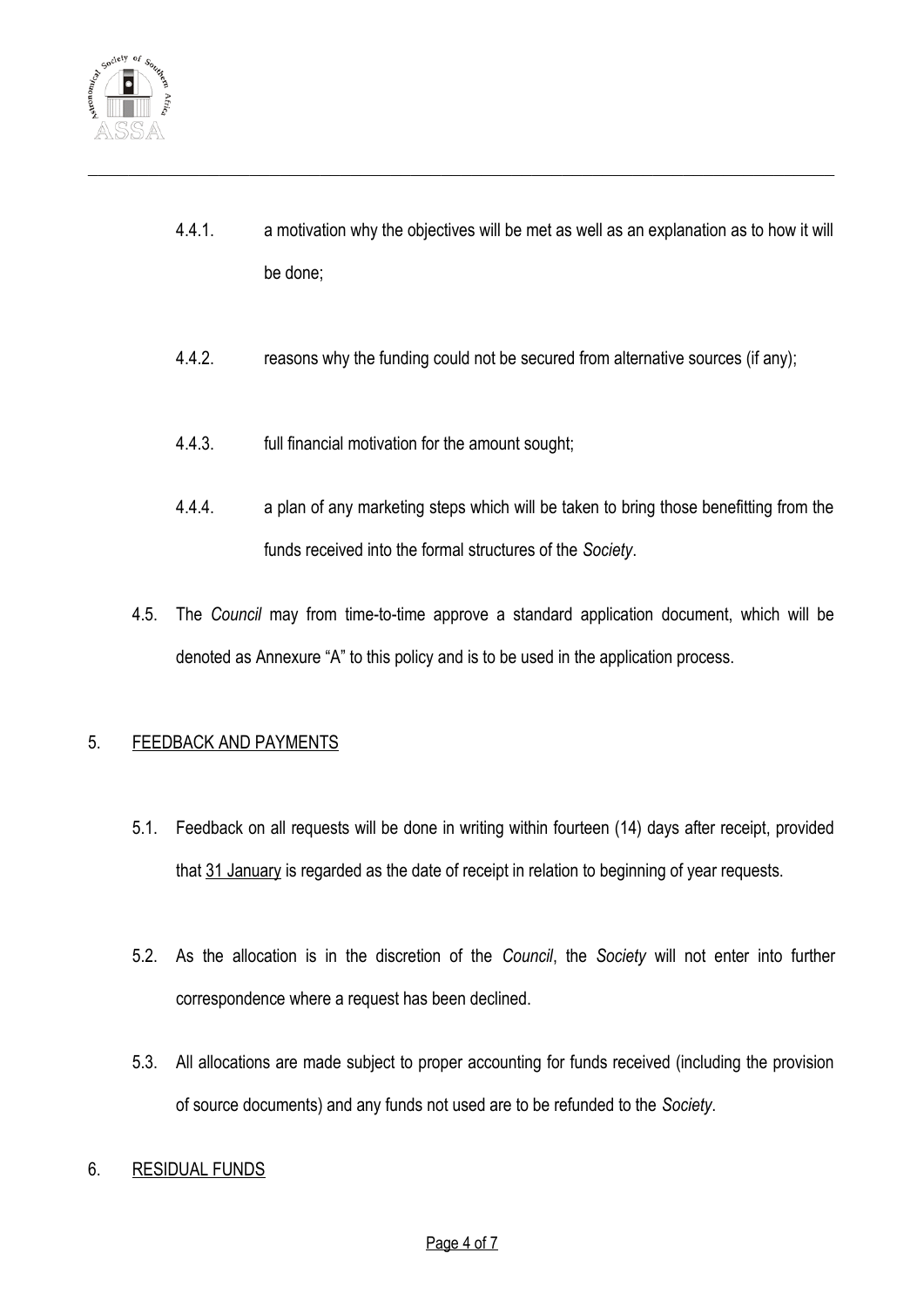

6.1. Any funds not distributed during a specific year will be allocated for distribution during the following year.

ooOoo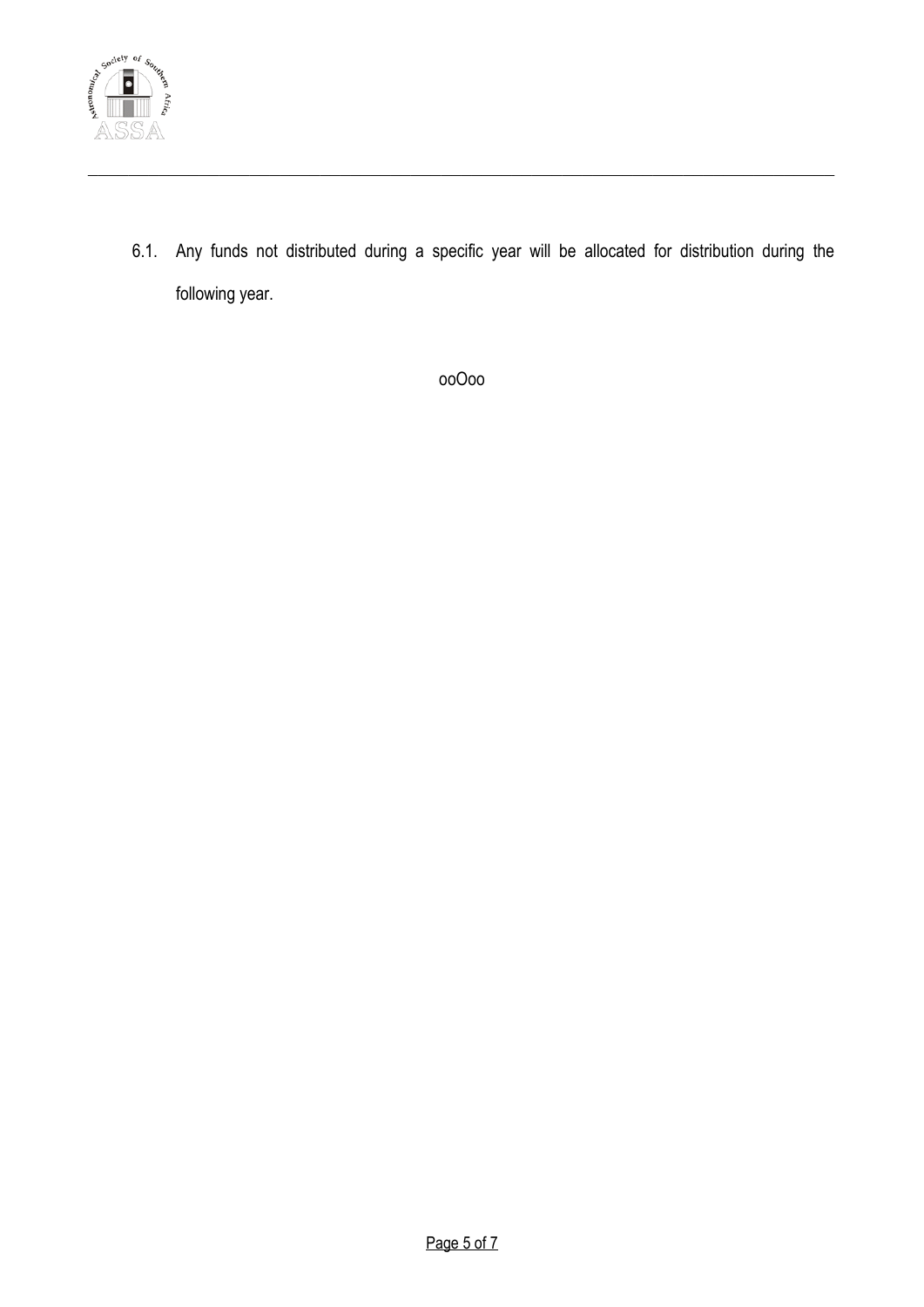



# **ANNEXURE "A"**

# **APPLICATION FOR THE ALLOCATION OF DISTRIBUTABLE FUNDS**

| Name of Section:                                   |  |  |  |  |            |                         |  |
|----------------------------------------------------|--|--|--|--|------------|-------------------------|--|
| Person representing Section:                       |  |  |  |  |            |                         |  |
| Date of application:                               |  |  |  |  | Amount     |                         |  |
|                                                    |  |  |  |  |            |                         |  |
|                                                    |  |  |  |  | requested: |                         |  |
| Title of project:<br>Commencement date of project: |  |  |  |  |            |                         |  |
| Purpose of project:                                |  |  |  |  |            | Duration of project:    |  |
|                                                    |  |  |  |  |            |                         |  |
|                                                    |  |  |  |  |            |                         |  |
|                                                    |  |  |  |  |            |                         |  |
| Number of persons involved in the                  |  |  |  |  |            |                         |  |
|                                                    |  |  |  |  |            |                         |  |
| project:                                           |  |  |  |  |            |                         |  |
| Number of persons to be affected by the            |  |  |  |  |            |                         |  |
|                                                    |  |  |  |  |            |                         |  |
| project:                                           |  |  |  |  |            |                         |  |
| Project description:                               |  |  |  |  |            |                         |  |
| (300 words or less)                                |  |  |  |  |            |                         |  |
|                                                    |  |  |  |  |            |                         |  |
|                                                    |  |  |  |  |            |                         |  |
|                                                    |  |  |  |  |            |                         |  |
|                                                    |  |  |  |  |            |                         |  |
|                                                    |  |  |  |  |            |                         |  |
|                                                    |  |  |  |  |            |                         |  |
|                                                    |  |  |  |  |            |                         |  |
|                                                    |  |  |  |  |            |                         |  |
|                                                    |  |  |  |  |            |                         |  |
| Breakdown of allocated funds:                      |  |  |  |  |            | $\mathsf{R}$            |  |
|                                                    |  |  |  |  |            | $\overline{\mathsf{R}}$ |  |
|                                                    |  |  |  |  |            | R                       |  |
|                                                    |  |  |  |  |            | $\mathsf{R}$            |  |
|                                                    |  |  |  |  |            | R                       |  |
|                                                    |  |  |  |  |            | $\overline{\mathsf{R}}$ |  |
|                                                    |  |  |  |  |            | R                       |  |
|                                                    |  |  |  |  |            | $\overline{R}$          |  |
|                                                    |  |  |  |  |            | $\overline{\mathsf{R}}$ |  |